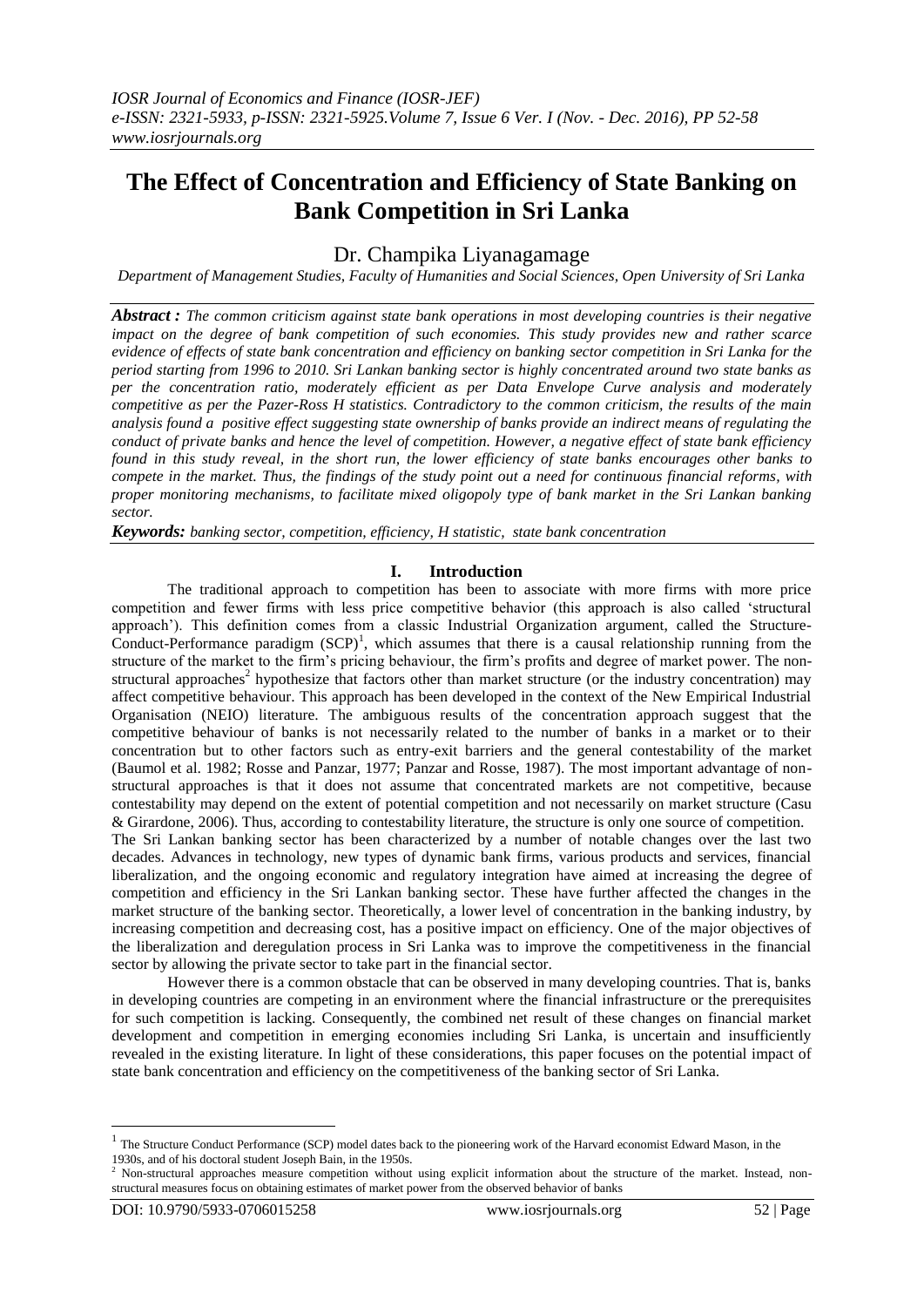# **II. Commercial banking sector of sri lanka**

At present, the major participant in the banking sector in Sri Lanka is the licensed banking sector, which comprises Licensed Commercial Banks (LCB) and Licensed Specialized Banks (LSB) which dominates the financial system. According to the statistics as at end December 2010, the LCBs dominated the financial system with a market share of 43 per cent of the entire financial system's assets and 64.8 percent of the banking sector's assets. Therefore, the health of the financial system depends to a larger extent on the soundness of the LCBs (Financial System Stability Review, 2010). As at end-December 2010, the banking sector comprised 22 LCBs and 9 LSBs. Based on the ownership, these are divided in to three major components namely state banks, domestic private banks and foreign banks. As stated in Financial System Stability Review (FSSR) reports, even though a large number of licensed banks exist in the country, the stability of the financial system is primarily dependent on the performance and financial strength of the six largest  $LCBs<sup>3</sup>$  of which two are state commercial banks. These six banks, which are generally, referred to as the Systemically Important Banks (SIBs), represented 78% of the LCB sector assets and 65% of the total banking sector assets. In terms of deposits, the SIBs held a market share of 83% and 68% of LCB sector and banking sector deposits, respectively (FSSR, 2008). Currently the domestic private banks record the biggest market share of the industry. Until late 1990's two state banks accounted for more than 50 percent of the total commercial banking sector assets. The remaining 50 percent represented the assets of all other domestic and foreign banks. However after 2002, the assets of the state banks shrank and could reach a share of 45 percent in 2003 and 40 percent in 2007.

## **III. Literature review**

Theoretically market structure considered as one factor that drives competitiveness in the banking sector. Traditionally, the degree of competitiveness is directly measured by using concentration indices. The common view holds that high concentration is a useful signal of an uncompetitive market. To the contrary, Claessens & Laeven's study (2003) find a statistically positive relationship between the competitiveness indicator and the banking system concentration variable, giving some evidence that more concentrated banking systems are more competitive. Thus, their study suggests that having a contestable system may be more important to assure competitiveness than a system with low concentration. However, findings of Demirguc-Kunt, Laeven, and Levine (2004), reveal that when controlling for bank-specific factors, concentration is positively and significantly linked with bank net interest margins. However this relationship breaks down, when regulatory restrictions on banks and macroeconomic stability are controlled. Therefore these results shed skeptical light on using national bank concentration measures to proxy for the competitive environment facing the banking industry.

One separate body of recent research interest focus on mixed oligopoly that exclusively studies competition between public and private firms. The basic idea in this strand of literature is that state ownership of banks provide an indirect means of regulating the conduct of private banks and hence the level of competition. There have been only few articles which examine the effect of competition between public and private banks on the level of competition in the whole banking market in an economy. Saha and Sensarma (2004) studied the competition between a private bank and a public bank and have demonstrated that the mixed approach can be useful, but they share a common limitation of focusing only on deposit competition and not default risk. This shortcoming was addressed in the Saha and Sensarma (2009), by focusing both deposit and loan markets. This study highlights that the welfare maximizing objective of the government can mitigate the default risk of the competition. For this, the authors used two models in one of which the government is a welfare maximizer, but also their profit orientation and managerial incentives of the private banks leading to partial privatization of the state owned bank. In the second model, the government is purely a welfare maximizer and the private bank does not offer managerial incentives. Their results show that if the risk of default is sufficiently high and there is limited liability, then the state owned bank tries to mitigate depositors' losses by mobilizing less deposits leading to contraction of aggregate deposit. These findings support the view that public –private bank interaction affects the level of competitiveness in the bank market.

# **IV. Methodology**

The econometric analysis is carried out to see the effect of state bank concentration and efficiency on the level of competition. The effect of state bank concentration and efficiency also controlled for a *contestability* variable and interest rate prevail in the country. Therefore the model is developed as a multiple regression. The dependent variable of the model is the degree of competition measured as Panzar-Ross H statistics. The regression model is as follows:

$$
H_t = \alpha_0 + \alpha_1 \text{StateCon}_t + \alpha_2 \text{Effstate}_t + \text{Context}_t + \alpha_3 \text{ Re all } \text{interest}_t \text{---} (\text{Eq. 1})
$$

<sup>1</sup> <sup>3</sup> The six SIBs are; Bank of Ceylon, Peoples' Bank (state banks) and Hatton National Bank, Sampath Bank, Seylan Bank and The Commercial bank.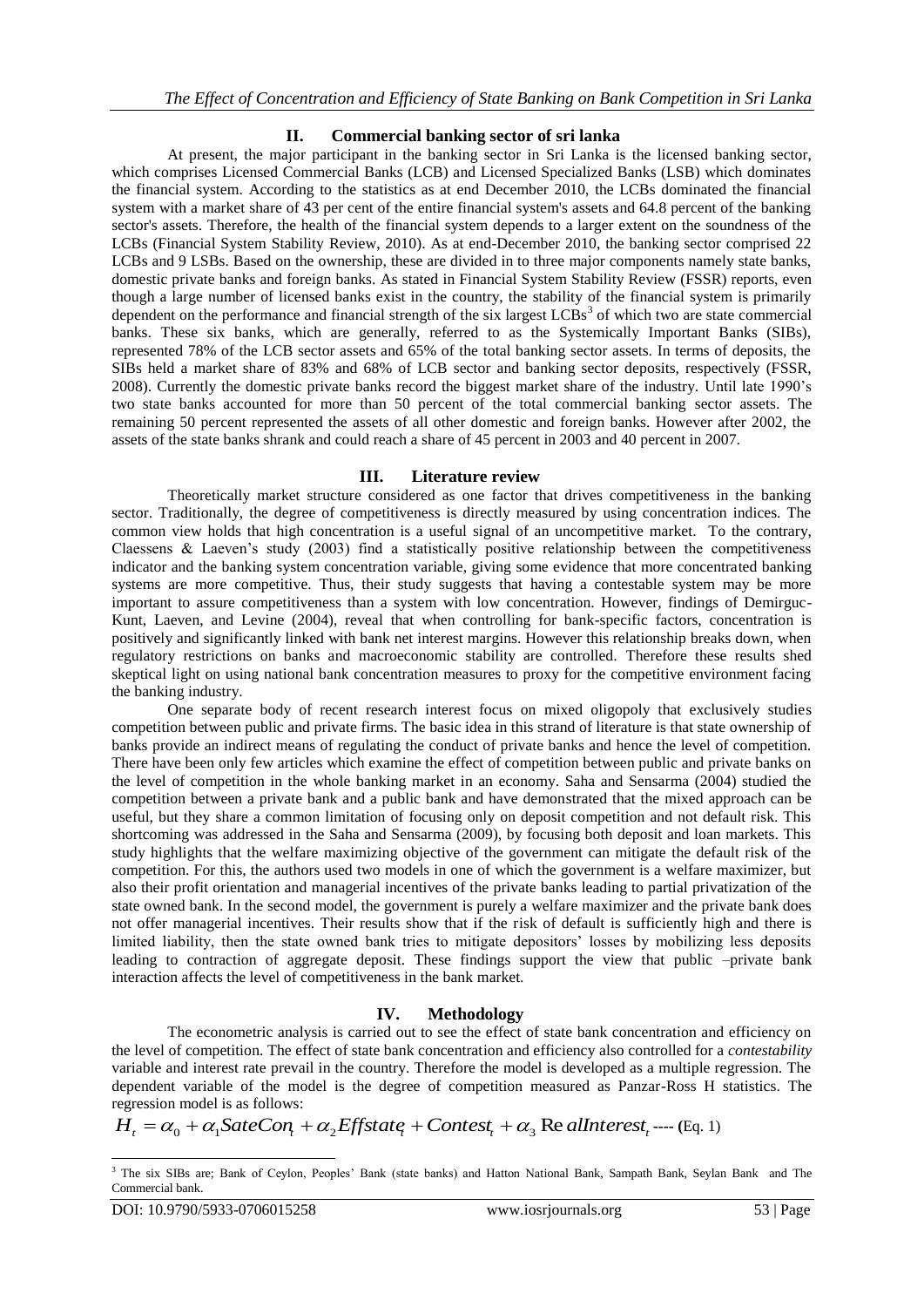Concentration referred to the market share held by the largest producers in an industry, while competition referred to a company's ability to dictate prices. Although the two are linked, as Guzman (2000) highlights highly concentrated industries are not necessarily less competitive. Though concentration had been the traditional view of competition, studies done later on have found a close relationship between competition and concentration. Hence, State bank concentration (*StateCon*) was hypothesized to be negatively affected on the degree of bank competition. Further, the performance of state banks in Sri Lanka gives other banks a positive signal in the market. Therefore, assuming a positive effect on bank competition in Sri Lanka, state bank efficiency (*StateEff*) was used as another independent variable. The efficiency scores were calculated with nonparametric frontier methodology; data envelopment analysis (DEA). By taking this, the model developed in this study incorporates two state bank concentration ratio and efficiency of state banks as the main decisive variable. The Eq. (1) also incorporates two control variables. One is *Contestability.* Contestability analyses the factors that affect bank's ability to contest in the market. From among different proxies used to measure contestability, the growth rate of bank branches in the bank market was taken to indicate entry barriers. Contestability of the bank market is expected to positively affect the degree of bank competition. As the interest rate changes directly impact on the performance of commercial banking sector, the study incorporated annual real interest rates  $(Redinterest)$  in the country as the second control variable. The dependent variable of the study is  $H<sub>t</sub>$  the average H-statistic for year *t*, based on individual bank data for the period 1996-2010, and *α<sup>0</sup>* is the year specific unobservable effect on bank competition in the country.

#### **IV.IMeasuring Competition**

Competition in the Sri Lankan banking sector is measured with Panzar-Rosse (1987) approach. Panzar and Rosse (1987) define a measure of competition, the *H statistics* as the sum of the elasticities of the reducedform revenue function with respect to factor prices. According to them, this statistic can reflect both the structure and the conduct of the market to which the firm belongs; it represents the percentage variation of the equilibrium revenue derived from the unit percent increase in price of all factors used by the firm.

#### $---(Eq. 2)$  $\log TR_{it} = \alpha + \beta_1 \log IPL_{it} + \beta_2 \log IPF_{it} + \beta_3 \log IPC_{it} + \lambda_1 \log TA_{it} + \lambda_2 \log NPL_{it}$  $+ \lambda_3 DV + \lambda_3 BR + e_{it}$   $---(Eq$  $\sum_{it}$ and the conduct of the market to which the firm belongs; it represents the percentage variation<br>*im* revenue derived from the unit percent increase in price of all factors used by the firm.<br> $\vec{r}_{it} = \alpha + \beta_1 \log IPL_{it} + \beta_2 \log IP$  $=\alpha + \beta_1 \log IPL_{it} + \beta_2 \log IPF_{it} + \beta_3 \log IPC_{it} + \lambda_1 \log TA_{it} + \lambda_2$

Where T*Rit* is the ratio of gross interest revenue to total assets (proxy for output price of loans), I*PLit* is the ratio of personnel expenses to total assets (proxy for input price of labor), I*PFit* is the ratio of interest expenses to total deposits (proxy for input price of deposits), and I*PC it* is the ratio of other operating and administrative expenses to total assets (proxy for input price of equipment/fixed capital). Eq. (2) also includes a set of exogenous and bank-specific variables that may shift the revenue schedule. Specifically, TA*it* (total assets) of the bank, non performing loan rato (NPL) and number of branches were incorporated to control for potential effects of such variables on interest revenue. In addition, a dummy variable (DV) was included for foreign owned banks. Panzar and Rosse (1977), show that the sum of input price elasticities,  $H = \sum_{i=1}^{n} \beta_i$ 

reflects the competitive structure of the market.

## **IV.11 Data and Data Sources**

Since the purpose of the study is to investigate how state bank concentration affect on banking sector competition, both accounting data and macro level data were employed. In terms of bank types, the study considers only commercial banks and excluded saving banks from the sample. The study uses an extensive bank level set of panel data and macro data for the 15 years starting from1996 to 2010. The sample covers 22 commercial banks. All other variables are annual values calculated by the author based on the annual reports of banks and obtained from Central Bank annual reports.

## **V. Results and Discussion**

Before estimating the parameters for the above equations some dynamics in relation to independent variables has been illustrated in order to provide a general understanding about the behaviour of the variables in the context of Sri Lankan banks.

#### **V.I Dynamic behavior of state concentration efficiency and competition**

Fig. 1 shows the dynamics of state bank concentration. Two state bank concentration had been significantly declining during the sample period. However it shows a little increase after year 2008.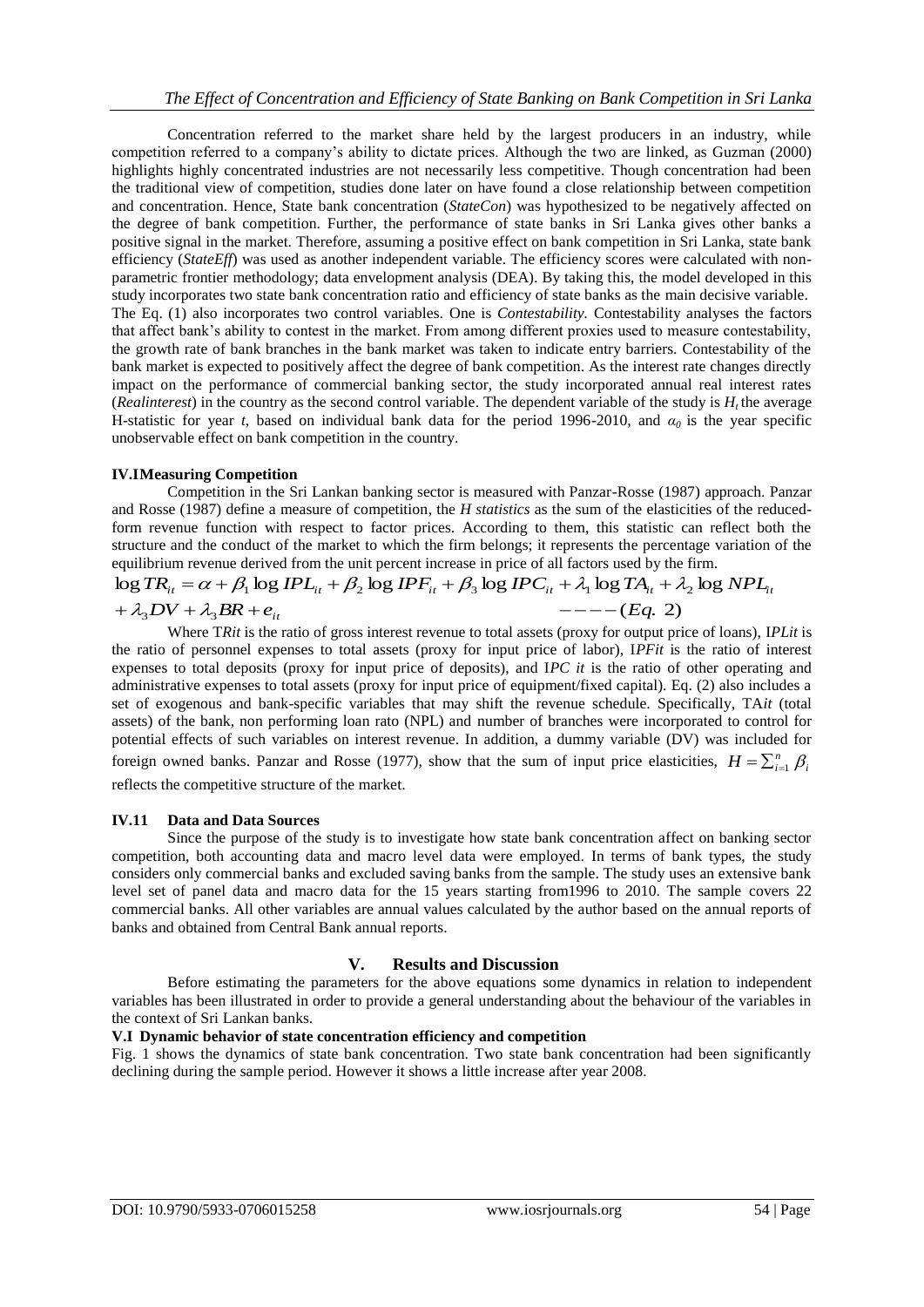

*Time dynamics in bank market structure* **Source:** Calculations by the author based on annual reports of state banks

As a general phenomenon, it is not difficult to observe that, there is a decreasing trend in bank concentration over the sample time period. This pattern of behavior is gradual over the years 1998 to 2008. However, a slight increasing trend can be observed after 2008. The tougher competition faced by state banks in the presence of dynamic private banks in the market was perhaps the reason behind this particular trend. The sudden deviation in market structure after 2008, may also be an indication of the financial crisis that started with the collapse of one private bank in 2009.

As depicted in fig. 2, the efficiency level of state banks had improved during the period 2000-2006 and declined thereafter. This shows that compared to the best efficient bank in the year, state banks efficiency levels had been quite high and improving in the said period. However this has not been stable, and has started to decline thereafter.



*Time dynamics in Sate Bank Efficiency*

**Source:** Calculations by the author based on annual reports of state banks

As per the results of the estimated reduced form revenue equation, the estimated *H* statistic is 0.55 for the sample period. This value does not lend support for a perfectly competitive banking market in Sri Lanka, as the estimated *H* statistic significantly differs from 1. This value is also significantly non-negative (closer to zero), thus offers no evidence for a monopoly in the banking market. The results suggest that for the observed period, the Sri Lankan banking sector is characterized by monopolistic competition according to the PR classification. The *H* statistic estimates over the stages move around 0.49 to 0.67 between 1996 and 2010 and do not have a persistent upward or downward trend. Rather it shows cyclical movements along the sample period. This particular pattern of competition in Sri Lankan banking industry can be further illustrated by using fig. 3.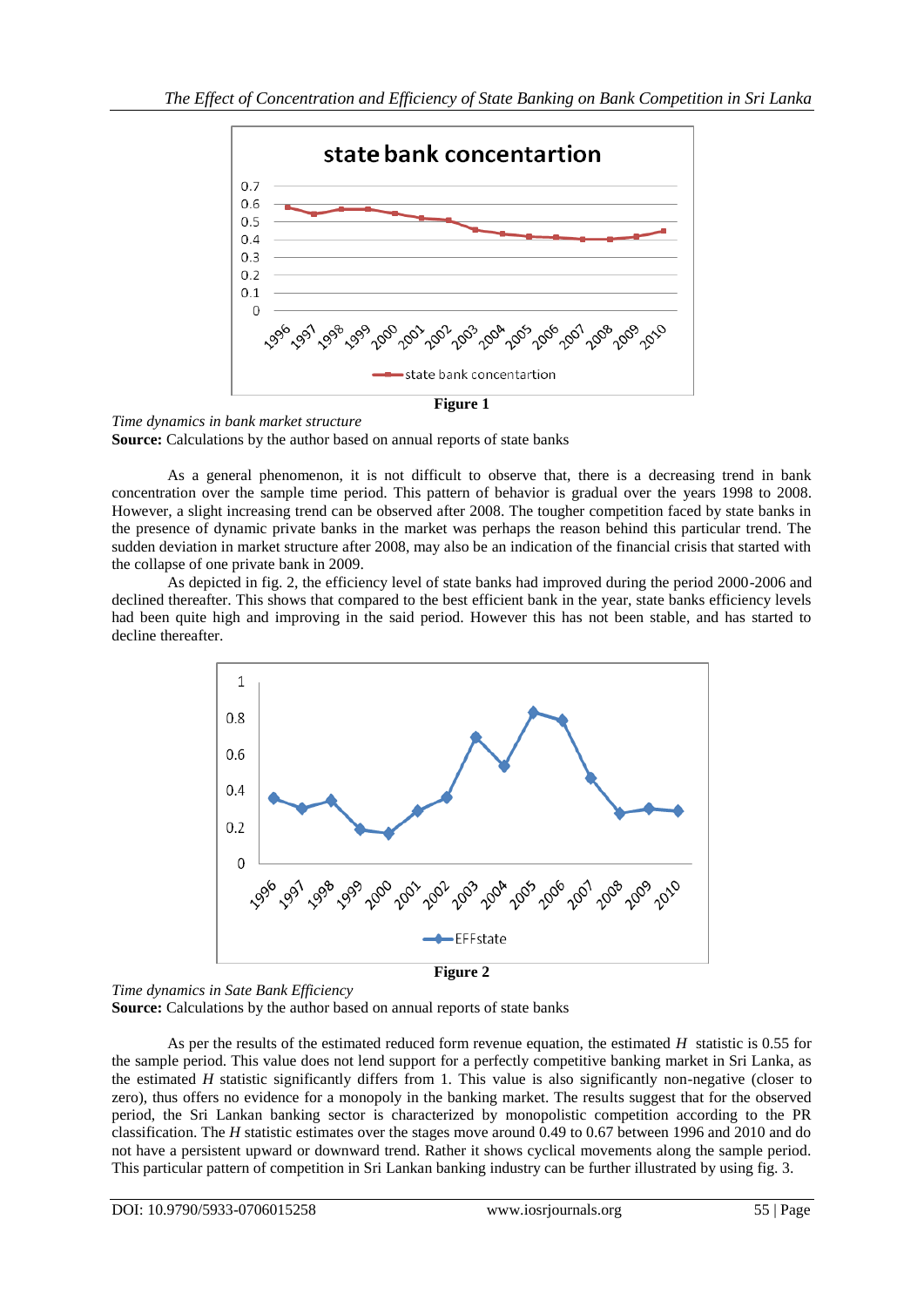

*Trends in observed competition measure of Sri Lankan banks 1996-2010* **Source:** Calculations by the author

The period from 199601998 exhibits the highest level (0.67), but declines during 1999-2001 (0.53) and rises to an intermediate position during the period 2002-2004 (0.57). The H statistic reaches its minimum in 2005-2007, noteworthinly, the H-statistic rises to an intermediate position (0.6) during the 2008-2010.Several striking features of the estimation outcome should be highlighted. First, according to the estimated annual H statistics, the degree of bank competition during the periods 1999 to 2001 and 2005 to 2007 had been low compared to the rest of the years, stating that the changes in bank input prices are not sufficient to explain the changes in bank revenue during the said periods. This indicates that changing input prices had minimal effect on bank revenue undermining competition during these two periods. It is perhaps the economic downturn in year 2000 and 2001 and its effect on financial markets are evidenced in this analysis. This evidence indicates that the level of economic development matters for banking sector competitiveness. Specifically, banks are less competitive with price stability, perhaps due to the fact that interest rates become an unreliable benchmark to price financial services. High interest rates during 1999-2001 could also have discouraged banks from competing in the market. Further financial crisis of the country in 2008 and the recovery from the crisis thereafter can clearly be observed through the competitive behavior analysed in the figure. Further, economic development after civil war could have impacted on increased competition after 2009. Hence, evidence found in this analysis shows that competition in Sri Lankan banking sector is sensitive with respect to macro level changes in the economy.

# **The nexus between state bank concentration, efficiency and competition**

In order to identify how state bank concentration and efficiency affect on the degree of bank competition in Sri Lanka, the Eq. (1) was analysed with variables explained in section IV. The results of the initial analysis are given in table 1.

| <b>Table 1:</b> Regression results - Eq. $(1)$ |                                            |
|------------------------------------------------|--------------------------------------------|
| <b>Dependent Variable</b>                      | <b>Banking Sector Competition (H-stat)</b> |
| Constant                                       | $-0.6048$                                  |
| <b>StateCon</b>                                | $0.2107**$                                 |
| EffState                                       | $-0.1915**$                                |
| Contest                                        | $1.1208***$                                |
| Realinterest                                   | $-1.9975***$                               |
| $H$ stat(t-1)                                  | $-0.4754$                                  |
| Adjusted R-squared                             | 0.64                                       |
| <b>F</b> Statistics                            | $55.82**$                                  |
| DW stat                                        | 1.67                                       |

As a start, it is useful to note that both concentration and efficiency of state banks correlations are statistically significant. More interestingly, the study found a positive correlation between state bank concentration ratio and the degree of bank competition in the country. This relationship is statistically significant at 5% level. This suggests that more concentrated bank environments are more competitive. This is quite contradictory to the common wisdom that says concentrated markets are less competitive. This can happen through the competitive pressure of private banks (both domestic and foreign) against the state banks. Banking market of Sri Lanka is very small. When this small banking market is highly concentrated around the two state banks, other non-state banks in the market need to extensively compete to capture the market. On the other hand, state banks too need to react to this competition in order to protect their market share. Thus, competition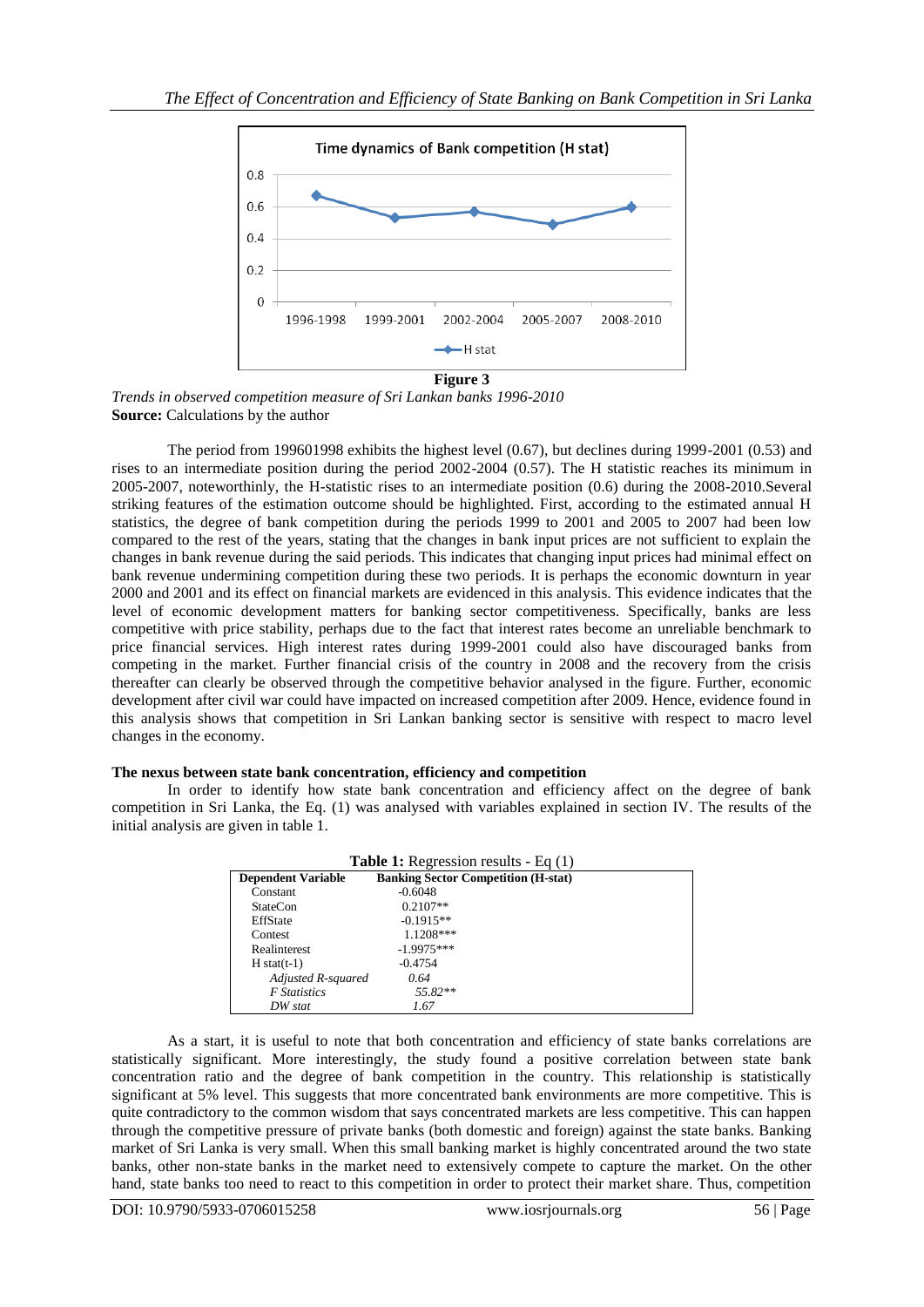among all banks to capture a small market results in a competitive climate in the banking sector. Therefore the findings of the study suggest that the *H*-statistic (bank competition) and the bank concentration are two variables that cover different concepts. Thus, findings of the study confirm the predictions in the New Empirical Industrial Organization (NEIO) literature that the degree of competition is not necessarily related to market structure. Further, this evidence supports the findings of Saha and Sensarma (2009).

The efficiency of the state bank was also tested to assess its validity as a determinant of bank competition. The found coefficient was statistically significant. The negative sign of *Effstate* says that the degree of competition is higher when the state bank efficiency is lower. This may be true as the analysis focus on the short run effect of bank competition. The private banks always take the lower level of efficiency of the state banks as a competitive advantage. Therefore, in the short run the lower efficiency of state banks encourages other banks to compete in the market. However in the long run this effect can be scaled down when the state banks too improve their efficiency.

The effect of contestability and interest rate were controlled with the proxies bank branch expansion and annual real interest rate of the country. Contestability (branch expansion) was found as statistically correlated with the degree of bank competition. This relationship suggests that branch expansion improves the contestability in the market and this in turn improves the competitive climate in the banking sector. This result supports traditional industrial organization literature; more banks more competition. When new branches are established, the competition between existing banks and new banks in a geographical area increased. The positive effect of branch expansion may particularly be true as the Sri Lankan bank market is small. Real interest rate is included in the model to test any changes effect on the competitive conduct of the banking sector. Real Interest rate measured with annual average Treasury bill rate deflated by inflation rate. The interest rate play an important task in the call money market to facilitate liquidity management in the economy. Thus, if there is excess liquidity in the market, the Central Bank decides an increase Treasury Bill rate to mop-up the surplus money as a safeguard against inflationary pressure on the economy. This process in the short run affects the behavior of the bank. The coefficient found in relation to real interest rate in the analysis is negative suggesting a lower bank competition with higher real interest rate and *vice versa*. When the interest rate is higher banks feel more comfortable to invest their excess cash as they get a higher return in secure funds. However, this would affect the banks' liquidity level to be kept at the minimum. This in turn discourages banks to compete in the market. This particular cause of bank competition was evident in this empirical analysis. There is a significant degree of persistence in the competition (H stat) variable, since the average value of the firstorder autocorrelation is high. Hence, the lagged dependent variable was included as an explanatory variable. However this is not statistically significant.

# **V.III Robustness of the Model**

The estimation procedure generated heteroscedasticy consistent estimates by employing White's correction in order to keep the estimators efficient. The last rows in table 1 give more information as to how the explanatory power the model has been built up. The adjusted  $R^2$ s showed in the first row says that the specified model of the study generally explains 64% of the time series variations in the degree of commercial bank competition in Sri Lanka. The found F statistics are significant at 5% level, indicating high collective power of the variables included in the model in explaining changes in bank competition over time. Durbin-Watson stat for the sample period should be within the range of 0.34 in lower level and 2.73 in upper level at 1% significance level in order to be free from autocorrelation. The calculated Durbin-Watson stat is within this range confirming its robustness from serial auto correlation.

# **VI. Conclusion**

This paper analysed the effect of state bank concentration and efficiency on competitiveness in the Sri Lankan banking sector. By applying the new empirical industrial organization approach, the study finds that Sri Lankan banking market is moderately competitive. One of the important observations noted in this analysis was the strong evidence to support the difference between competition and concentration. No evidence was found to prove that state bank concentration has undermined bank competition in Sri Lanka. Instead a positive effect was found suggesting state bank concentration promotes competitive behavior of other banks in the short run. This finding rejects the common criticism of negative impact of bank market concentration on competition and can be taken as an important policy implication. A more competitive climate can be created in the operations of these banks by attracting and retaining their market shares, so that the other banks in the market are encouraged to be more competitive These results imply that competition in the banking sector needs to be further enhanced. The degree of competition in the country is limited when compared to some of the emerging economies. The statistically proven concentration-competition nexus in this study suggests an environment which fosters bank competition in Sri Lanka. Empirical results of this study suggest that liberalization policies have exerted considerable effect on the environment in which banks are competing with each other. Thus the findings of the